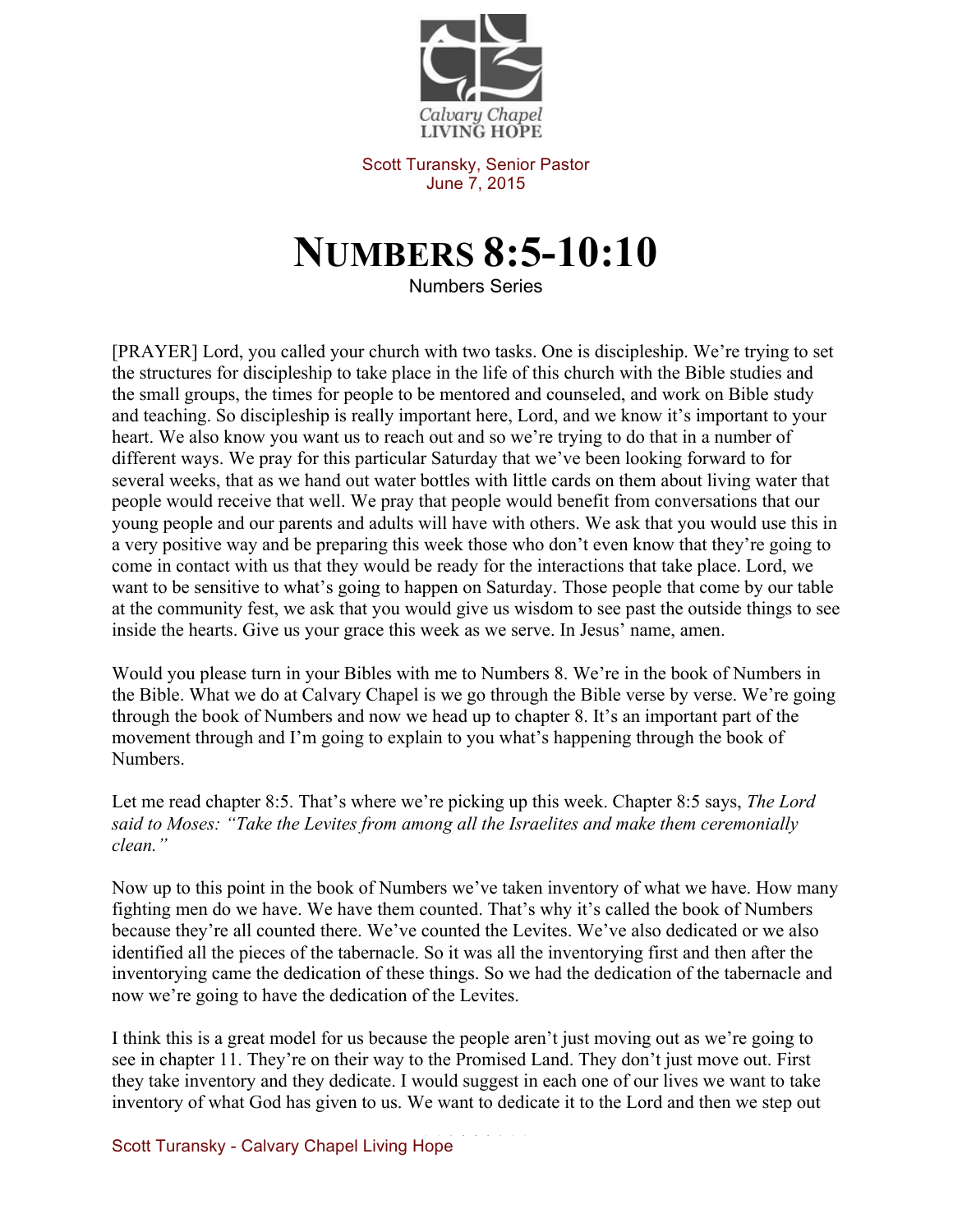and move. That's the pattern that we see in the book of Numbers and we're seeing right here. So now we come to the place where we dedicated the tabernacle. We come to the dedication of the Levites in verses 5-6.

Notice verse 7. This gives the how they're going to do it, the ceremony as it were. *To purify them, do this: Sprinkle the water of cleansing on them; then have them shave their whole bodies and wash their clothes. And so they will purify themselves. Have them take a young bull with its grain offering of the finest flour mixed with olive oil; then you are to take a second young bull for a sin offering. Bring the Levites to the front of the tent of meeting and assemble the whole Israelite community. You are to bring the Levites before the Lord, and the Israelites are to lay their hands on them.* 

As we have calculated the numbers, we know that there are about 22,000 Levites. We're talking about a large group in front of the tent of meeting. We know that there's about 2 million people around. They're all spread out. I don't know whether they're all in this group in the front and all the Israelites are spread out. There's going to be some interaction that's going to take place with them as we see going forward.

Notice it says in verse 10 – *You are to bring the Levites before the Lord, and the Israelites are to lay their hands on them.* They're going to dedicate them to the Lord and they're going to do it in part by putting their hands on them.

We do that even in our fellowship. We lay hands on people when we're going to dedicate someone who's going off on a mission trip. We'll bring them up here and we'll pray for them and put our hands on them as we go. Or sometimes, like last week we dedicated a baby and we all put our hands out like this as a statement of identification. That's what it is. When we lay hands on someone then we are identifying with them as we're doing whatever we're doing. That's what we're doing. We're identifying with them in the midst of that process. We're participating in whatever's going on in that.

So the laying on of hands is a participation in what's going on. Basically in this case is saying I agree with this. I'm participating in the dedication of the Levites.

Look at verse 11. *Aaron is to present the Levites before the Lord as a wave offering from the Israelites, so that they may be ready to do the work of the Lord.* Now you have all of the Israelites (2 million people), you have 22,000 Levites, and then He says I want you *to offer the Levites as a wave offering before the Lord*.

Let me explain to you what the wave offering is. In the wave offering you would take up all of your stuff, whatever it is. Let's say you have a bunch of grain. You would hold some grain up before the Lord as a wave offering and the small part is a representative of the whole. That's what it was. So I'm holding up this small part in order to… I'm dedicating this to you. I'm holding this up as a statement of my dedication of all of what I have. It's the same thing we do when we tithe, for example. You give ten percent, but the idea is all that we have belongs to the Lord and we're giving a piece that represents the whole.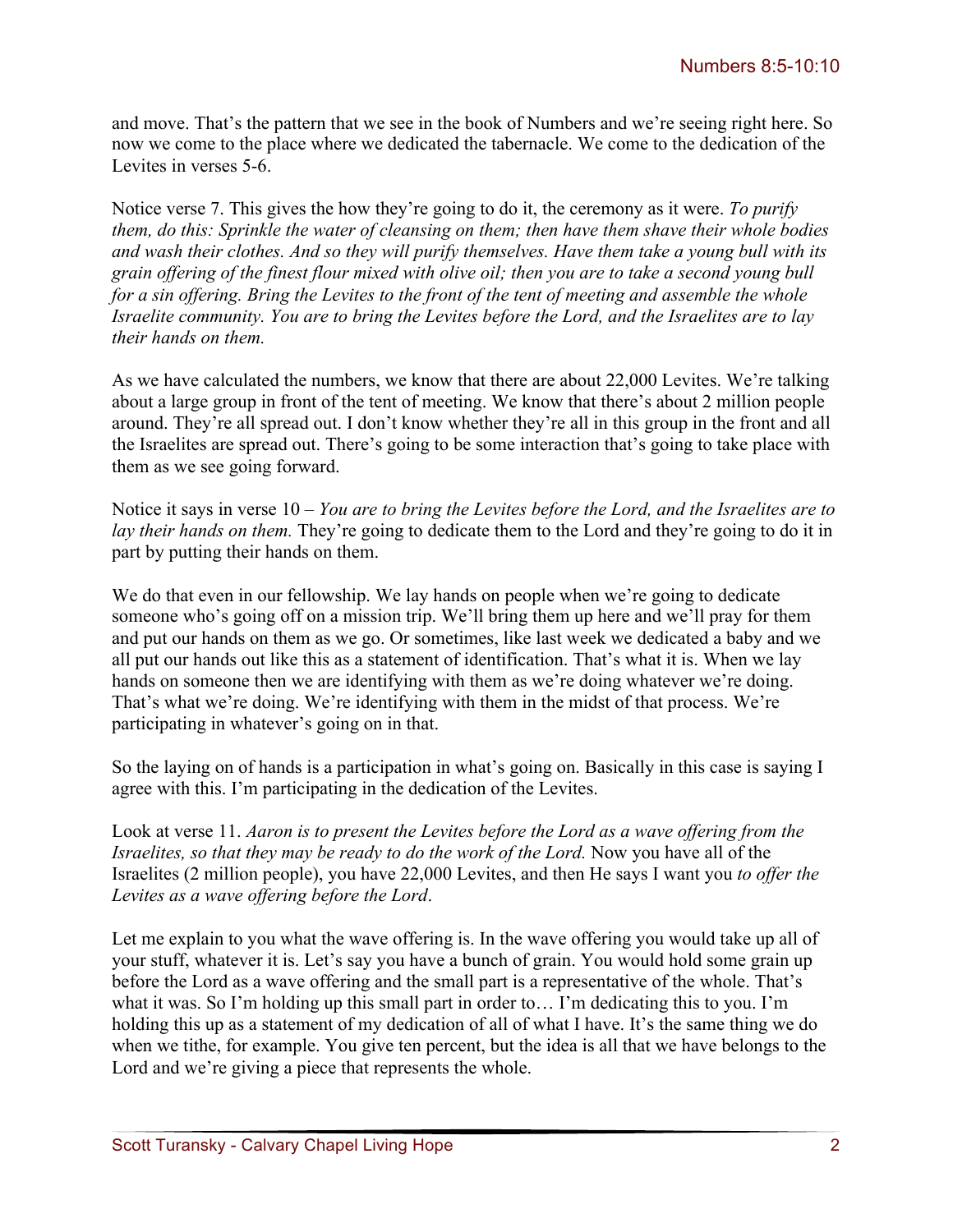So God is saying these Levites, this one tribe of all of the tribes, they're going to be a wave offering. I don't think they picked them all up and waved them before the Lord, but I think what it's saying is they're a piece of the whole. The whole being all of the Israelites being dedicated to the Lord and the piece being the Levites themselves. They're the ones who are going to serve in the tabernacle. They're the ones who are going to be this place around the tabernacle. They're going to care for these spiritual things that are going on.

It's not that the rest of the Israelites are not interested or involved in the spiritual part of the community. This ceremony is a demonstration to everyone that you are participating. You're involved in it. You're identifying yourself with it by laying your hands on the Israelite people. So this is a wave offering. The Levites are the wave offering before the Lord representing the dedication of the whole.

Verse 12: *Then the Levites* (that's this one big tribe of 22,000 people) *are to lay their hands on the heads of the bulls, using one for a sin offering to the Lord and the other for a burnt offering, to make atonement for the Levites.* 

Now we have this identification again. You've got the bulls, which represent the sacrifices of dedication before the Lord and you've got the Levites who are putting their hands on the bulls as an identification. Whenever someone brought a sacrifice to the temple area, or in this case the tabernacle area, they would come beforehand. Some of the sacrifices required that the participant, the person bringing the sacrifice, would put his hand on the animal as it was being killed or sacrificed.

The idea is I'm participating in this and this is the sacrifice for me so I don't have to be sacrificed. I'm offering this sacrifice in its stead. Beautiful picture, by the way of what happens with Jesus Christ. Jesus Christ represents us as that sacrifice and we identify with Him so that we don't have to be that sacrifice. Jesus Christ takes that away for us.

So here we have the Levites who are putting their hands on this to identify with what's going on. It's interesting to me that there are three parts involved in the dedication. There's God, who is obviously involved here. He's dedicating them, sanctifying them. Sanctify means set apart. There are the people all around. They are recognizing that these guys are being sanctified or set apart. And then there's the Levites themselves who are identifying themselves with the animals. They are also doing this. So those are three different parties involved in this.

Sometimes someone will ask me or they'll tell me they want to be a pastor. What I want to do is help them understand what that means. If you want to be a pastor there's going to be three different things coming together all at the same time.

One is there is a desire on your part. Paul tells Timothy when we're talking about a pastor that *he who desires the office of a pastor desires a good thing*. So desiring on that part. The second thing is you want God to be giving you that call. There are some people who have this desire to be a pastor, but God hasn't called them to do so and that's the problem. There are other people who think that God's called them and they have the desire, but the third ingredient isn't there. There's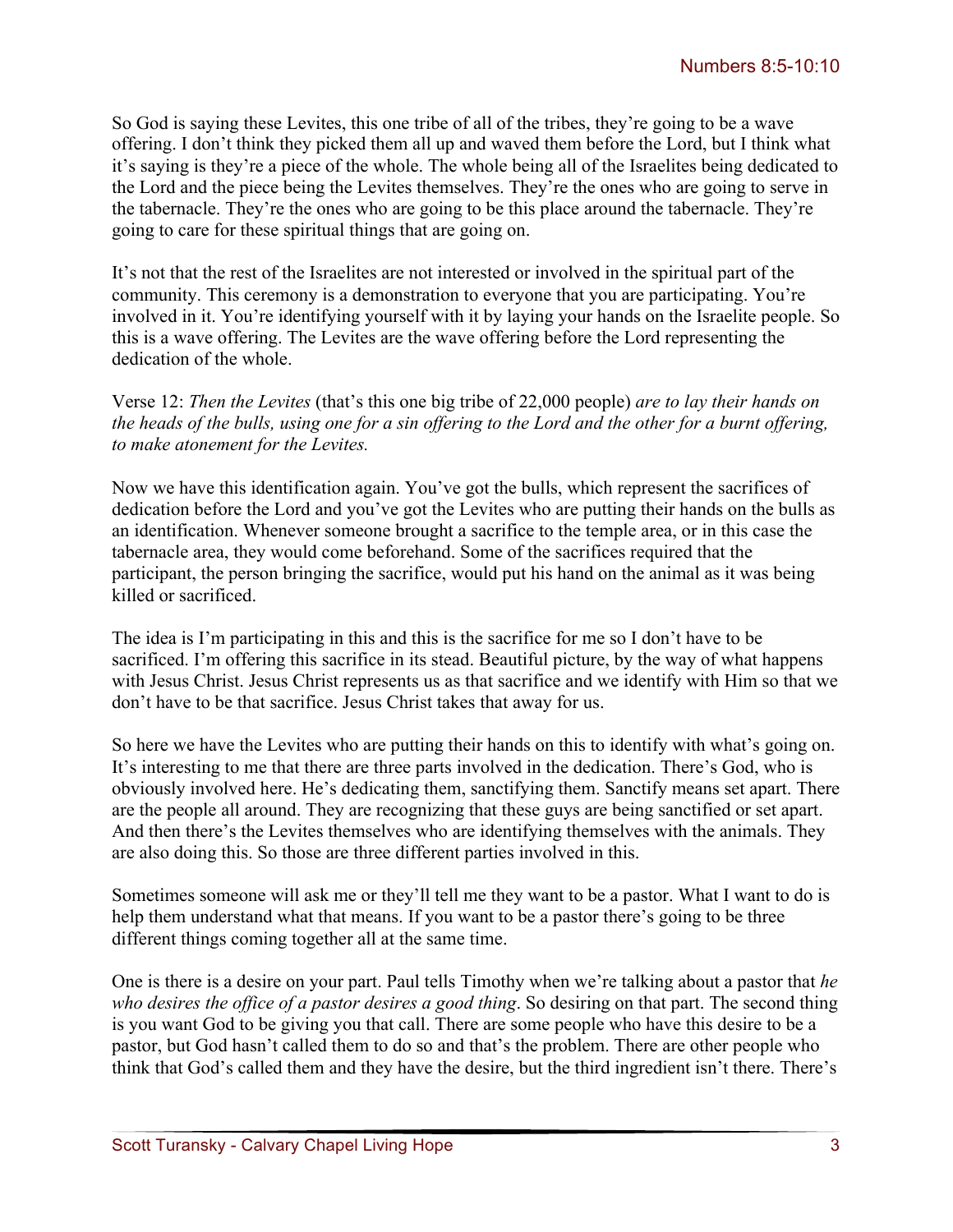nobody there to follow. There's no other people around. So those three ingredients have to come together for a pastor leadership to take pace.

Now the pastor is not the corresponding to the Levites. There are some similarities in they are the spiritual part of the community, but in the New Testament the Christian is viewed as the priest. A group of the Levites were priests. That is a great comparison. We now have that presence to come into God's presence and enjoy who He is.

It's interesting that you have the participation here of all three of those groups as the Levites put their hands on the bulls' heads.

Verse 13: *Have the Levites stand in front of Aaron and his sons and then present them as a wave offering to the Lord. In this way you are to set the Levites apart from the other Israelites, and the Levites will be mine.*

Now we're going to find the history of this. We're going to kind of go back into Israelite history, back to the exodus which had just taken place two years prior. Do you remember during the exodus all of those who had the blood on the lintels and the doorposts were the ones who were saved. God took the Israelites out. They didn't have the firstborns die. But all the firstborns of Egypt who didn't put the blood on the posts, their firstborns died.

You're going to see how that's all tied in because God is saying, "The firstborn is reserved for me." He's saying, "I'm going to take the Levites now in place of all the Israelites, all the firstborns that are born out there, and all the tribes. Instead of taking them, I'm going to take the Levites." Symbolic of the firstborns.

Let me read on so you get this idea of why the Levites are being dedicated to the Lord for spiritual service. It says *the Levites will be mine.* Verse 15: *After you have purified the Levites and presented them as a wave offering, they are to come to do their work at the tent of meeting. They are the Israelites who are to be given wholly to me. I have taken them as my own in place of the firstborn, the first male offspring from every Israelite woman. Every firstborn male in Israel, whether human or animal, is mine. When I struck down all the firstborn in Egypt, I set them apart for myself.* 

So He dedicated the firstborn there and now he's taking the Levites as that special group of people that are going to represent the whole.

Verse 18: *And I have taken the Levites in place of all the firstborn sons in Israel. From among all the Israelites, I have given the Levites as gifts to Aaron and his sons to do the work at the tent of meeting on behalf of the Israelites and to make atonement for them so that no plague will strike the Israelites when they go near the sanctuary.*

Now you have the sanctuary (that's the ark of the covenant), which we've demonstrated or shown pictures of, we've got the tabernacle proper, the tent of meeting. That's the whole part there. Then you've got a big space around it and then you've got all the people camping. Now that big space around it is where all the Levites are and they're like this buffer. Because all the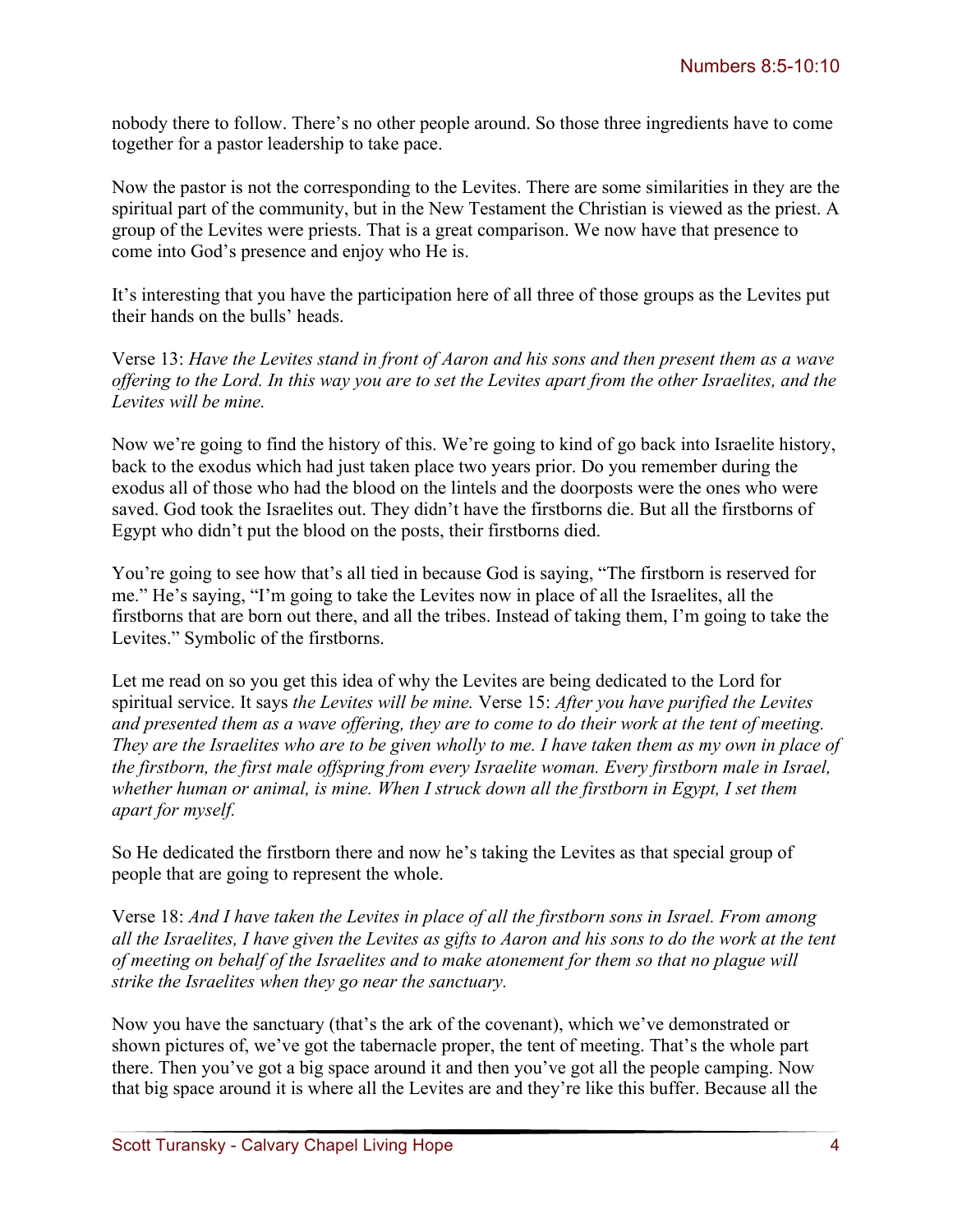rest of the Israelites need to understand the holiness of God. So God prescribed a way for all of the Israelites to come to God and they come through the Levites.

The Levites were this buffer around this tent. You didn't just go into this place. The Levites were protecting it in essence. They were there so no plagues would come upon them, as it said right here. It's a fascinating picture of God's holiness, but also the fact that there was some distance there.

It's amazing when you think what's written in the New Testament. When Jesus Christ died on the cross it says that the curtain that separates the most holy place from the holy place was torn in two, symbolizing the access we now have to the Father. So now in our own understanding of God and who He is there's a difference between the Old Testament process of coming to God and our process of coming to God. We no longer have to go through a priestly system in order to get to God. We can come directly into His presence and we can know God personally. We can come to Him intimately. We can come into the presence of God and appreciate Him in some powerful ways. It's amazing how that picture is being demonstrated here.

But here now more in this picture it's the separation that takes place. They don't want to go near so they're not struck by the plague. There's a holiness there. This is God we're talking about. You don't just come to Him any way you feel like it. He's holy. He's separate.

Verse 20: *Moses, Aaron and the whole Israelite community did with the Levites just as the Lord commanded Moses. The Levites purified themselves and washed their clothes. Then Aaron presented them as a wave offering before the Lord and made atonement for them to purify them. After that, the Levites came to do their work at the tent of meeting under the supervision of Aaron and his sons. They did with the Levites just as the Lord commanded Moses.*

Verse 23: *The Lord said to Moses, "This applies to the Levites.* (Now we're going to get some prescription or understanding of what this looks like.) *Men twenty-five years old or more shall come to take part in the work at the tent of meeting* (twenty-five years and older)*, but at the age of fifty, they must retire from their regular service and work no longer. They may assist their brothers in performing their duties at the tent of meeting, but they themselves must not do the work. This, then, is how you are to assign the responsibilities of the Levites."*

Earlier in the book of Numbers we read the time was thirty years old. It was in the census. It was thirty years old to fifty years old. Now he's saying twenty-five years old, which leads us to believe there may have been a time of an apprenticeship that existed for five years before they started their work. But God is prescribing this and setting this up.

What we're seeing here is the dedication of the Levites to do their work. Everything is starting now. We're kind of seeing it in slow motion over several weeks. We've got the dedication of the tabernacle, we've got the dedication of the Levites, and we're ready to move forward.

We're going to follow the Lord in just a moment, but before we do we've got one more thing to do. We're going to enter chapter 9 to do it. One more thing we have to do before we can start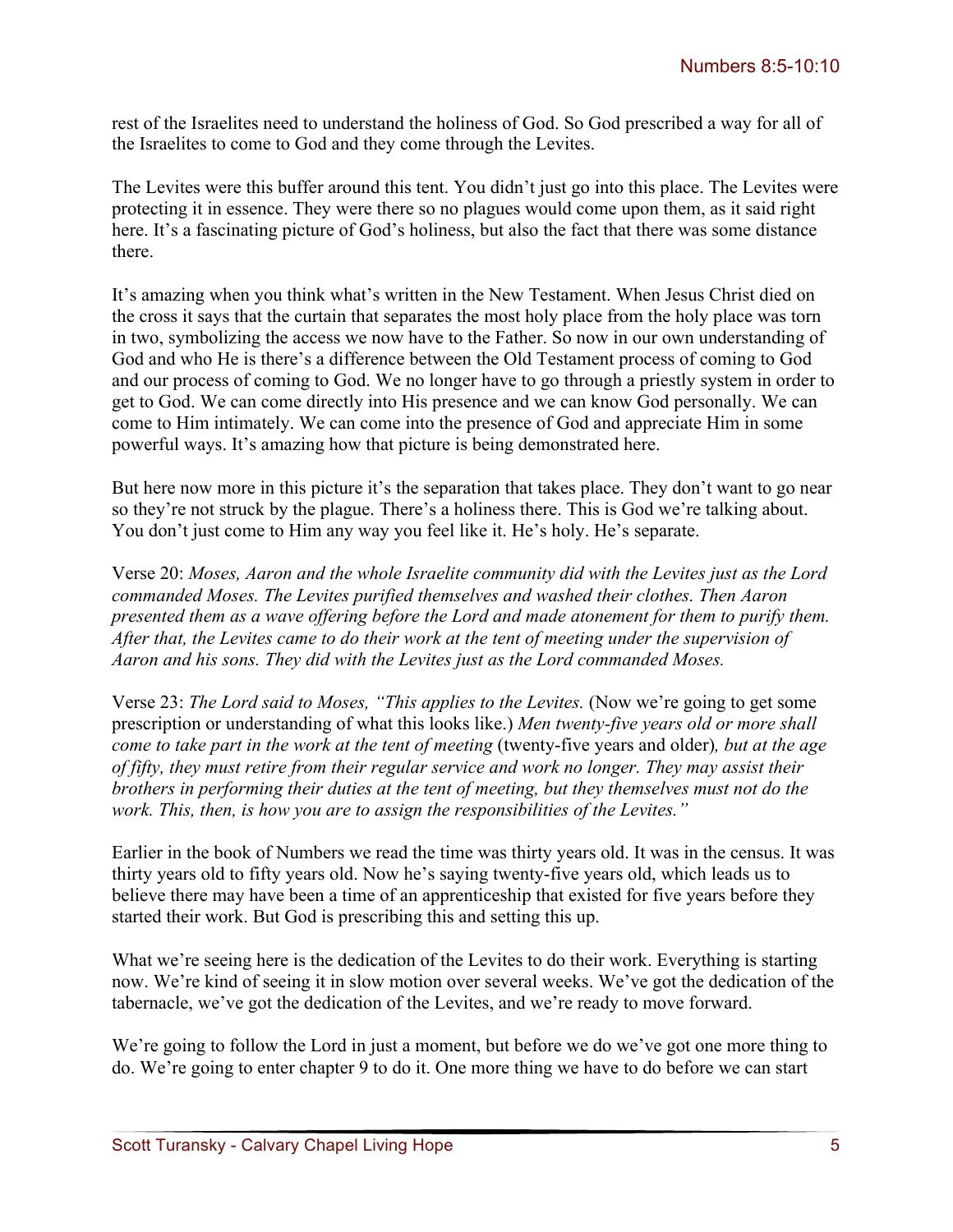moving out and that is we have to remember who we are and where we've come from. So we're going to celebrate the Passover. That's what He's saying here as we go into chapter 9.

*The Lord spoke to Moses in the Desert of Sinai in the first month of the second year after they came out of Egypt. He said, "Have the Israelites celebrate the Passover at the appointed time."* 

Now the Passover was that time that the celebration that took place. The first one was in Egypt when the death angel passed over because they had the blood on the lintels and the doorposts. Now they're saying I want you to celebrate that again two years later. I want you to remember where you came from and who you are. Before we start doing, before we go out, before we begin our journey, you need to know who you are and where you've come from.

Verse 3: *"Celebrate it at the appointed time, at twilight on the fourteenth day of this month, in accordance with all its rules and regulations."* The day started in the evening in the Jewish calendar. It starts in the evening, so that's when you're going to start the celebration of the Passover and goes to the next evenings.

Verse 4: *So Moses told the Israelites to celebrate the Passover, and they did so in the Desert of Sinai at twilight on the fourteenth day of the first month. The Israelites did everything just as the Lord commanded Moses.* It's a memorial. It's a reminder. It's going to keep them on track.

Next Sunday here we're going to celebrate communion. There are some similarities. When we celebrate communion it's an opportunity for us to remind ourselves who we are and where we come from. So we're going to do that next week and you can prepare your hearts for that as you come. Just a heart of dedication and willingness to be open to the Lord for what He wants to do in your life.

But as Moses is setting up this Passover and telling everybody we're going to celebrate the Passover, we end up with a logistical problem from people who are trying to serve the Lord but they can't come to Passover. Moses has got to come up with a solution for that.

Look at verse 6. *But some of them could not celebrate the Passover on that day because they were ceremonially unclean on account of a dead body.* 

Remember we read in the last couple weeks if you come into contact with a dead body then you're ceremonially unclean. It was part of the health protection for the community. So they were moved outside of the camp for a period of time.

So these guys, these people couldn't celebrate Passover because they had come into contact with a dead body and they were being separated for this period of time. *So they came to Moses and Aaron that same day and said to Moses, "We have become unclean because of a dead body, but why should we be kept from presenting the Lord's offering with the other Israelites at the appointed time?* This is a problem! We want to celebrate Passover. We can't do it." It's not fair is what they're saying. "This doesn't seem fair. We want to participate in this."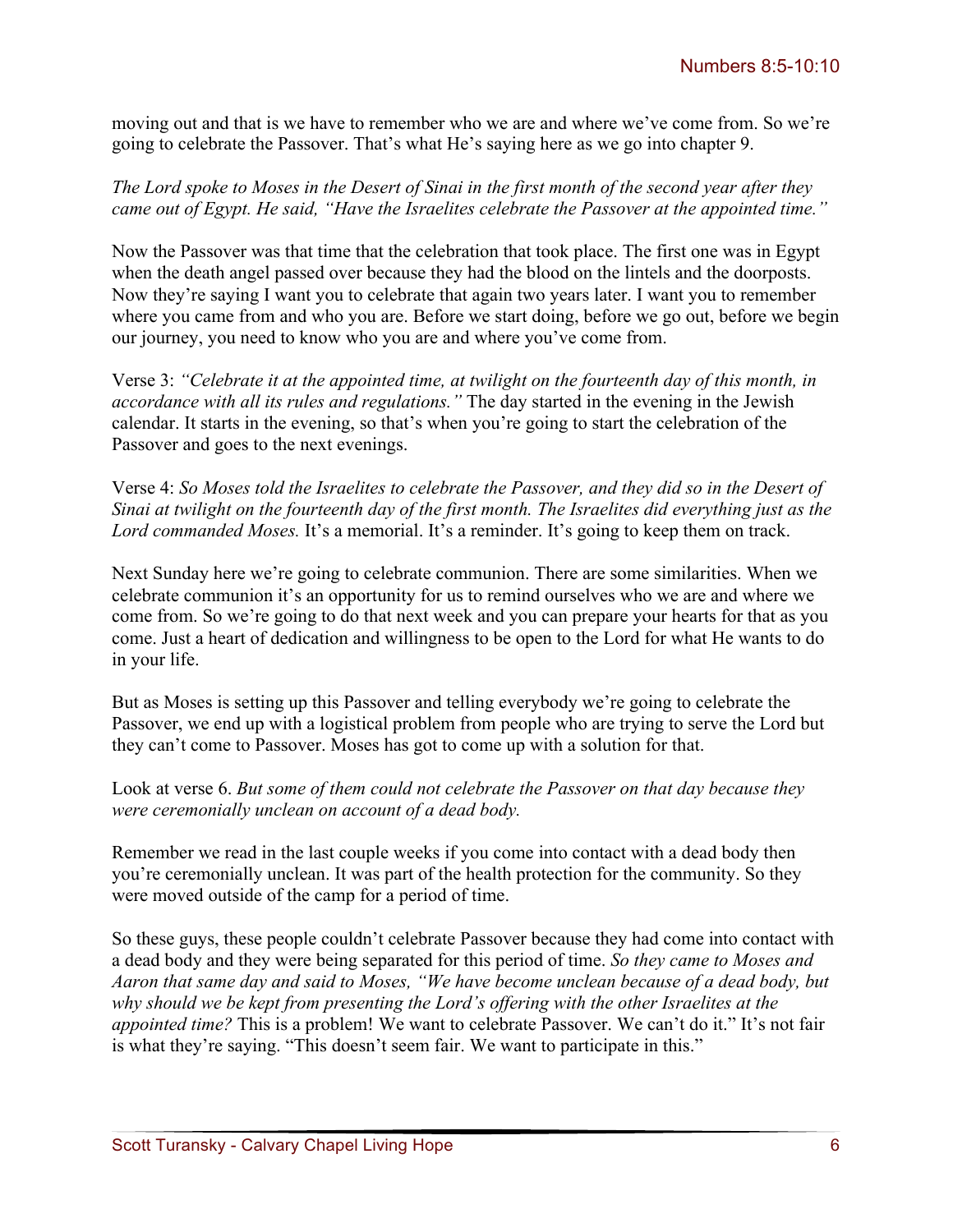I really like Moses' response. Here's a leader and many of us are trying to be leaders. As we're a leader I think this is a great thing that we need to consider in our leadership. Moses' response basically is, "I don't know. I've got to check with headquarters." Look at what he says in verse 8. *Moses answered them, "Wait until I find out what the Lord commands concerning you."*

It's a great out I want you to know. Sometimes we just need to say, "I need to pray about this for a little bit." It's not just an excuse to buy more time; it's a time to go before the Lord and say, "Lord, I have no idea what to do with this situation."

We find ourselves in leadership positions – "I don't know what to do with this kid. Lord, I just need to take a break and come before you and will you speak to me and tell me what to do." "Lord, I don't know what to do with my finance. I got this thing in the mail. I don't know what to do. I just need to pray about this." "Lord, I don't know what to do with this work situation, with this problem. I just need to get away and figure out what God wants me to do."

I think sometimes we're too quick to solve problems without coming before the Lord. I like Moses' model. He says, "I'm going to take a break here for a minute. I'll come back to you on that. I need to go check with headquarters."

Verse 9: *Then the Lord said to Moses, "Tell the Israelites: 'When any of you or your descendants are unclean because of a dead body or are away on a journey, they are still to celebrate the Lord's Passover, but they are to do it on the fourteenth day of the second month* (one month later they can celebrate Passover on that day) *at twilight. They are to eat the lamb, together with unleavened bread and bitter herbs. They must not leave any of it till morning or break any of its bones. When they celebrate the Passover, they must follow all the regulations. But if anyone who is ceremonially clean and not on a journey fails to celebrate the Passover, they must be cut off from their people for not presenting the Lord's offering at the appointed time. They will bear the consequences of their sin.'"*

So one, we're seeing God is giving them an exception so that they can celebrate the Passover. But then He's coming back and He's saying you need to not use this as an excuse. Anybody can just celebrate whenever they want. If they're not on a journey and they're not ceremonially unclean, they have a responsibility to observe the Passover. It's required.

It made me think this week, what's required of me in my relationship with the Lord? Oh there are other people who want to tell me what's required of me in my relationship with the Lord. I want to be careful with that. But when I go before the Lord, what is required of me? What does God want me to do that's really not optional? I don't look for excuses. It's not just convenience. It's not if I have time or if I have money. What does God require of me specifically?

I think it's a good question for all of us to ask because I think you may come to a conclusion that God wants me to do X or Y or attend this particular thing or wants me to do this in my life without compromise, without looking for ways to get out of it. But it's between me and the Lord. It's required. I do this not because it's convenient, I do this because I'm a Christian. I do this because this is part of my relationship with God and what He's doing inside of my heart.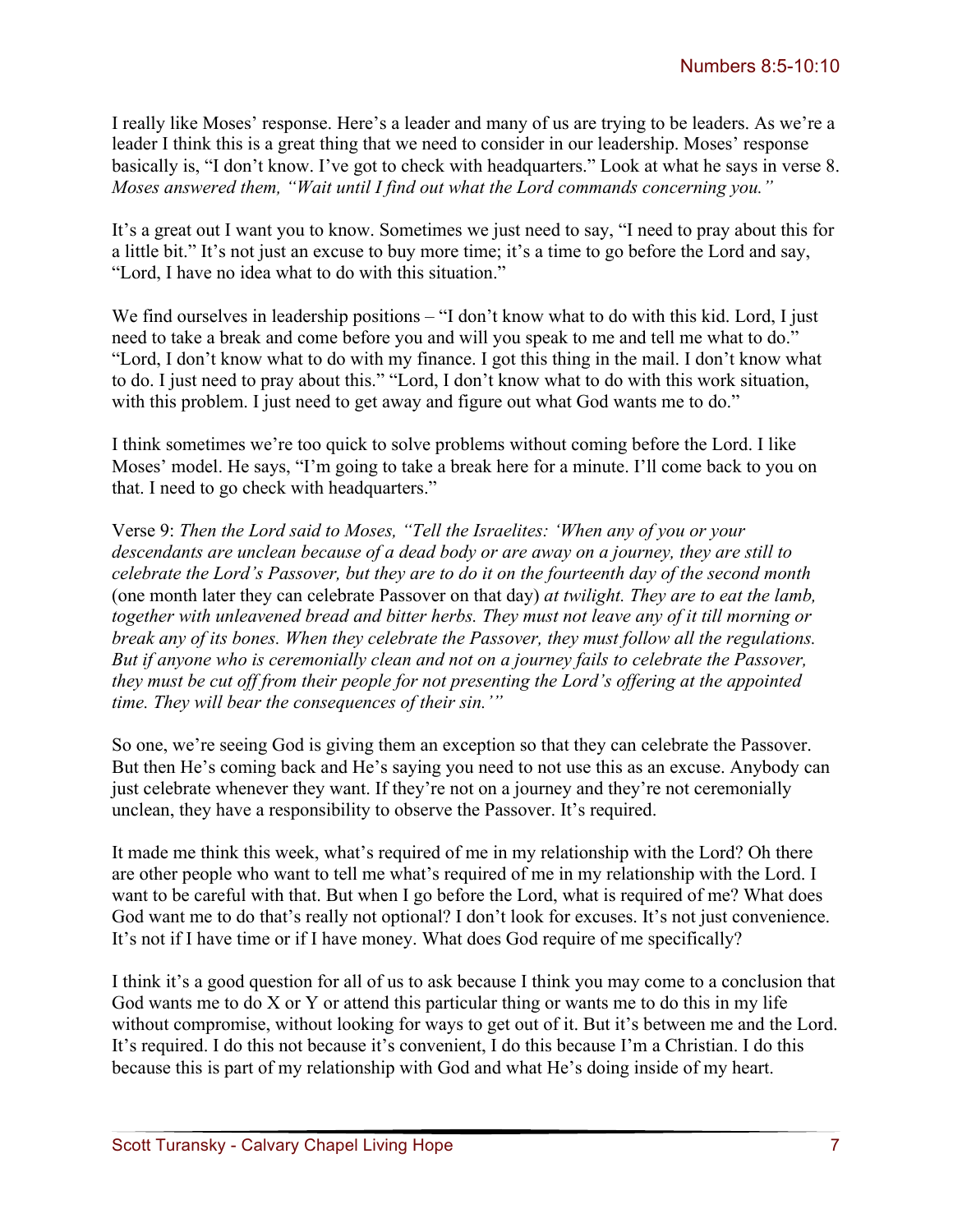I think sometimes the urgent things in our lives start to crowd out the most important things in our lives. So I have an intention I'm going to go do this thing for the Lord and then something comes up and oh I feel like I can't do it because I have this urgent thing. I just want to be reminded that the urgent things often will squeeze out the important things in our lives. We have to be careful somehow to set fences up. There are some things that I don't change. There are some things that I don't give up because these are required of me.

Obviously if I create a list of all the things that I think are required of you, we enter into another problem we call legalism. That's when other people start defining for you your spirituality and what you need to do in order to be holy before God. That's a dangerous thing to be in.

But to avoid legalism doesn't mean we have this laissez-faire approach to God that we just fit Him in wherever we can. I do think that there needs to be some rules in our own heart that says here's where I'm going because of my relationship with God and I'm dedicating myself in that regard to Him. It's not an elective, serving the Lord. It's a required course. I think God wants to do different things in our lives that demonstrate that commitment that we have. This is important to be and who I am with the Lord. Don't miss the Passover, he's telling these people. They need to be a part of this.

Verse 14 – another neat insight: *A foreigner residing among you is also to celebrate the Lord's Passover in accordance with its rules and regulations. You must have the same regulations for both the foreigner and the native-born.* It's really exciting for me to know that God designed in His plan a provision for us outsiders to be accepted into His kingdom.

When they're going to go and conquer Jericho there's going to be a woman who's a prostitute who God is working in her heart. She's not an Israelite, but she joins the Israelites. She becomes a Jew and she's welcomed into the Jewish community because her heart is there. That's what we're talking about here. *The foreigner* who's *residing among you*, these people who decided to become my people (not because they were born Jews, but because they recognized the value of being my people), they also need to celebrate the Passover. It's a beautiful thing.

God uses the term adoption in the New Testament. He adopts us into His family. That means He takes us out of a difficult situation into a better one and a beautiful one. Adoption is always about coming out of something that's difficult into something else. That's why they're being adopted. So God uses that picture of adoption to draw us into this relationship.

I am so glad that God does that in our lives. He welcomes us into this beautiful place of relationship with Him. Really special. It's something that we can thank the Lord for and be grateful for.

Alright. Now we finished the part about the dedication. We've finished the numbering or the inventory. We've finished the dedication part of the book of Numbers. Now we're about to go out and so we're going to have instructions about going out and what the going out looks like.

I sent you an email this week telling you I was going to do something different in this sermon today and I am. I am going to have a response time and I will allow you to answer a question I'm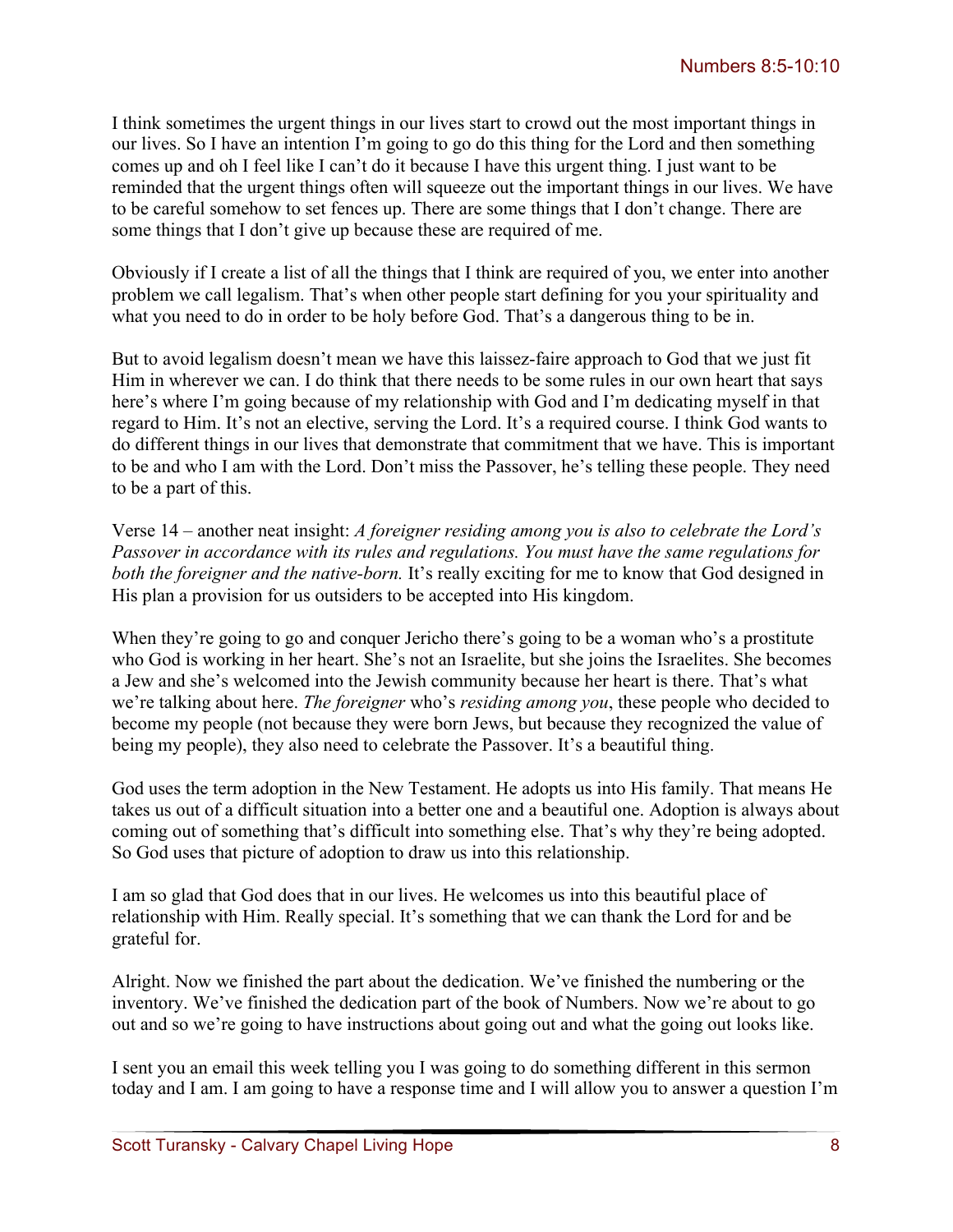going to ask you. I know some of you don't answer questions in church and it's not something we normally do. But I gave you some warning, so you know I'm going to do that.

Here's the question. It was so interesting to me that there are so many applications running around in my heart about the cloud. The Israelites when the cloud moved, they moved. So the obvious application is when God moves, we move. But there are a lot more applications in there and I'm sure you came to some ideas. Let me read the passage, then I want to hear from you some principles about the Israelites and how they moved and how it's similar for us and how we follow God as well.

Let me read the passage and then we'll make some comment. Verse 15: *On the day the tabernacle, the tent of the covenant law, was set up, the cloud covered it. From evening till morning the cloud above the tabernacle looked like fire. That is how it continued to be; the cloud covered it, and at night it looked like fire.* 

*Whenever the cloud lifted from above the tent, the Israelites set out; wherever the cloud settled, the Israelites encamped. At the Lord's command the Israelites set out, and at his command they encamped. As long as the cloud stayed over the tabernacle, they remained in camp. When the cloud remained over the tabernacle a long time, the Israelites obeyed the Lord's order and did not set out.* It's just amazing to me how many different ways he says the exact same thing.

*Sometimes the cloud was over the tabernacle only a few days; at the Lord's command they would encamp, and then at his command they would set out. Sometimes the cloud stayed only from evening till morning, and when it lifted in the morning, they set out. Whether by day or by night, whenever the cloud lifted, they set out. Whether the cloud stayed over the tabernacle for two days or a month or a year, the Israelites would remain in camp and not set out; but when it lifted, they would set out. At the Lord's command they encamped, and at the Lord's command they set out. They obeyed the Lord's order, in accordance with his command through Moses.*

So what are some similarities between the movement of the Israelites whenever they saw the cloud move and our desire to follow the Lord? What are some principles that apply that we need to remember about following the Lord? Give me some responses.

Yes, Kimberly. Great. We have to put aside our minds and go by what God says, not just our own mind. Good.

Somebody else. Yeah. God dictates the timing and events of our lives. I wish I could walk faster, but sometimes I can't.

Yes. Sometimes the cloud leads us, yes, into the wilderness where we may not have necessarily chosen to go. Interesting.

Yeah. Make sure you're following the right cloud. Very interesting. Good.

Like a radio frequency we need to be in tune and aware of when God's moving and where to follow. Oh that's painful, isn't it? Sometimes we have to sit there an entire year and not do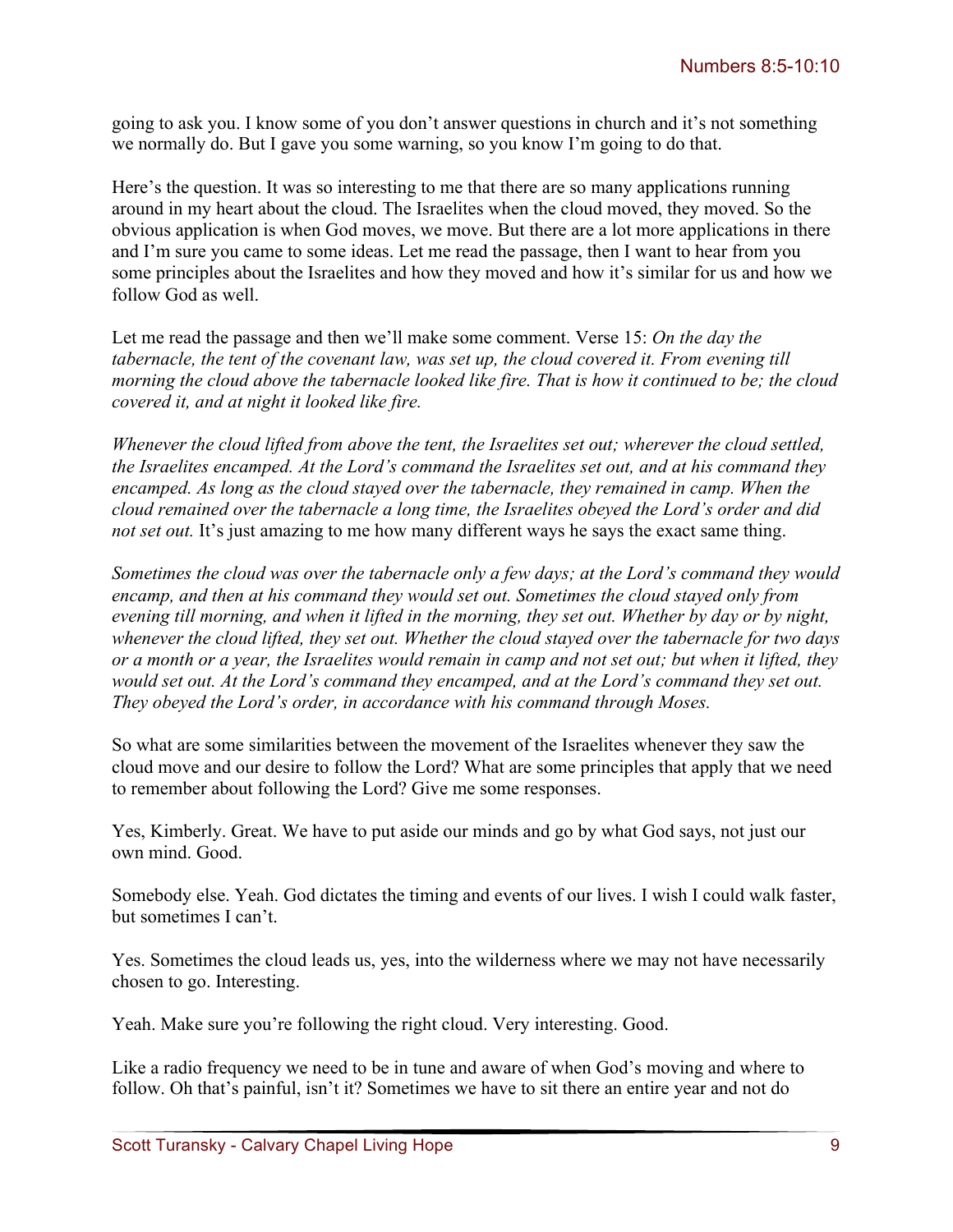anything. Sometimes you see someone who's doing really well in their life and you say, "They're going to go far in life," as if somehow going a distance is equated with some good thing. I would suggest that sometimes staying put needs to be associated with a good thing. So sometimes they encamped for a month or a year and that was the right place to be for them. Oh man.

There's so many applications here. I hope that you'll take something away, that as God's trying to lead you you'll have an application you can put into your life today from some of these comments that have been made.

One more passage I want to take you to because it's still talking about this following the Lord, kind of the frequency idea that Carla mentioned. Look at chapter 10. Let me just take the first ten verses there.

*The Lord said to Moses: "Make two trumpets of hammered silver, and use them for calling the community together and for having the camps set out."* 

Terrell has a trumpet that's gold-plated. I saw it this week when I was with him. He's a trumpet player and he would've had a job here, I'm sure, if he was a Levite.

Verse 3: *When both are sounded, the whole community is to assemble before you at the entrance to the tent of meeting.* I want you to distinguish between the ringtones that God is issuing here among the people. *If only one is sounded, the leaders—the heads of the clans of Israel—are to assemble before you.* 

Somehow if it was one trumpet you knew it was just the leaders. All you guys need to come. Remember, you've got 2 million people. This is a huge area. So this is their way of communicating with them that things need to be going on.

Verse 5: *When a trumpet blast is sounded, the tribes camping on the east are to set out.* So now this is how we're going to start marching. *At the sounding of a second blast, the camps on the*  south are to set out. The blast will be the signal for setting out. To gather the assembly (this is a different trumpet sound)*, blow the trumpets, but not with the signal for setting out.*

*The sons of Aaron, the priests, are to blow the trumpets. This is to be a lasting ordinance for you and the generations to come. When you go into battle in your own land against an enemy who is oppressing you, sound a blast on the trumpets. Then you will be remembered by the Lord your God and rescued from your enemies. Also at your times of rejoicing—your appointed festivals and New Moon feasts—you are to sound the trumpets over your burnt offerings and fellowship offerings, and they will be a memorial for you before your God. I am the Lord your God.* 

So these trumpet blasts would be a signal to the whole community.

When I was in Hawaii (I was a pastor there), I would go into the military base nearby. If you happened to be on a military base at 5 PM, at least in the army (and then I checked with son this morning about the Marines, it's also true in the Marines), at five o'clock they play *Reveille.* So